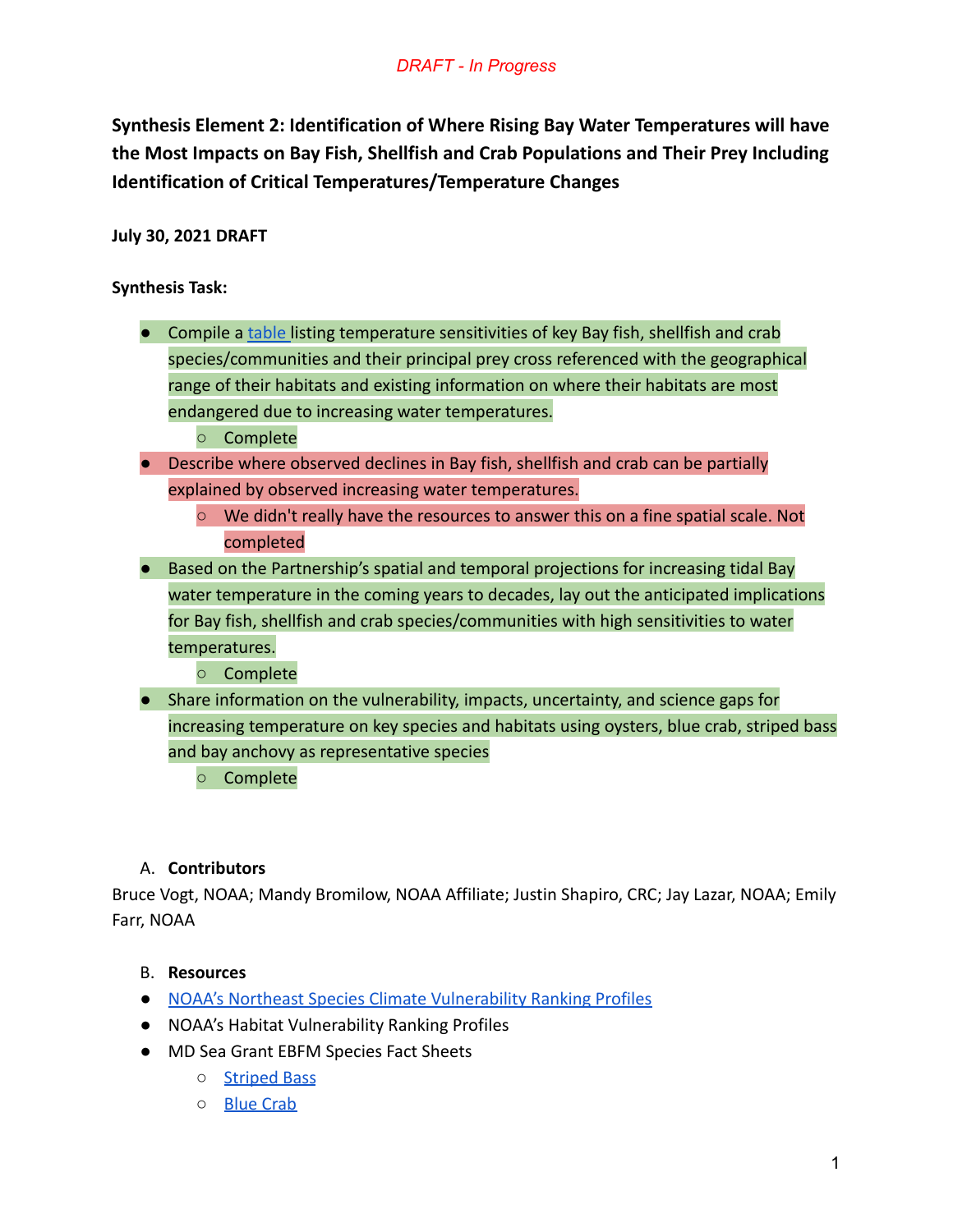● Other Chesapeake Bay-specific literature put forward by working group members and scientists (Found in bibliography)

# C. **Approach**

The synthesis uses representative bay species to contextualize effects from rising temperatures. A number of factors were considered in choosing the representative species. These included, ecological importance, economic value, cultural significance, biological diversity, management structure, and differing anticipated responses to increasing temperatures. These considerations led to synthesis summaries on blue crab, eastern oyster, striped bass, summer flounder, and forage species (bay anchovy, Atlantic menhaden, and polychaetes).

All of the above mentioned species (with the exception of polychaetes) are assigned a climate vulnerability ranking from NOAA's Northeast Fish and [Shellfish Climate Vulnerability Assessment](https://www.fisheries.noaa.gov/new-england-mid-atlantic/climate/northeast-vulnerability-assessment) (Hare et al. 2016). This assessment ranks species vulnerability by calculating exposure and sensitivity scores using a process of expert elicitation under agreed-upon criteria. Exposure refers to climate variables that impact the species (e.g., rising water temperature), while sensitivity refers to attributes of the species that determine their response to those climate impacts (e.g., occurs in a limited temperature range).

## **Figure 1. Definitions of Vulnerability, Sensitivity and Exposure used in the assessments**

**Vulnerability: Extent to** which species or habitat impacted by climate change

Sensitivity: attributes indicative of response to climate change

Exposure: climate variables that impact species or habitat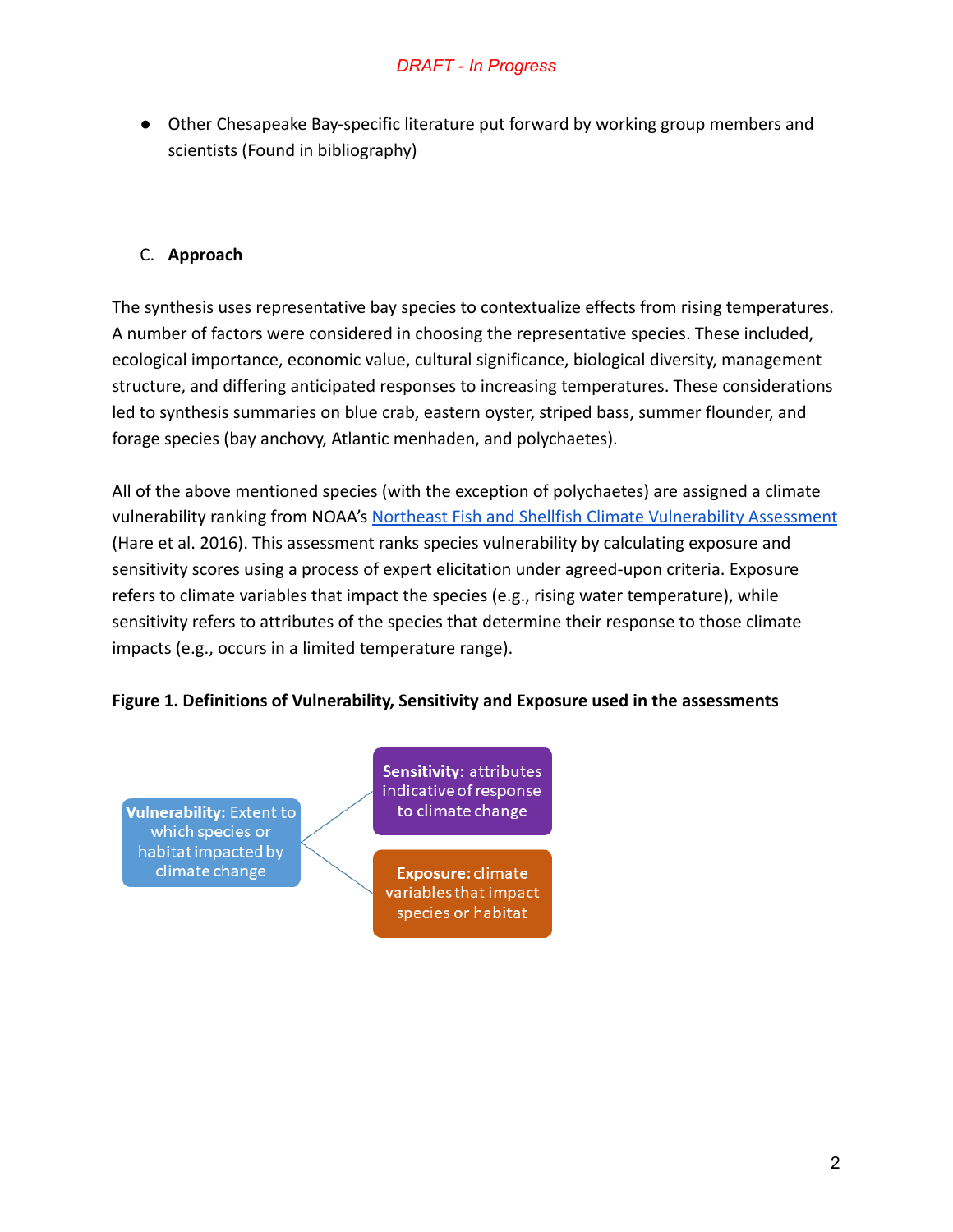The vulnerability assessment also provides species narratives with a focus on life history, drivers of climate vulnerability, likely climate effects, and predicted distributional shifts. The assessment process can be seen in flow diagram. Specifics about the vulnerability ranking methodology can be seen [here](https://www.st.nmfs.noaa.gov/Assets/ecosystems/climate/documents/TM%20OSF3.pdf). An important note on the term "vulnerability": under this assessment vulnerability is the extent to which the abundance or productivity of a species may be impacted by climate change, which may be either positive or negative. For example, blue crabs are ranked as very highly vulnerable, but will most likely be a climate change "winner" in the Chesapeake Bay region. Below is a summary of each species, their vulnerability to climate change, sensitivity to increasing temperatures, and impacts on key habitats of interest.



It is important to recognize that temperature is just one of many interconnected stressors that impact species recruitment, health, and abundance. A good example of temperature not telling the full story is the eastern oyster (detailed below). Oysters are classified as "low" for temperature sensitivity according to the NOAA Climate Vulnerability Assessment, as they can be found as far south as the Gulf of Mexico. Other related climatic stressors such as ocean acidification and freshwater input score as "highly sensitive" for oysters, making the species "very highly" vulnerable to a changing climate.

A recently completed NOAA assessment of the climate vulnerability of marine, estuarine, and riverine habitats in the Northeast U.S. using a very similar framework to the one described for fish and shellfish species above (Farr et al. 2021, in prep) was used to consider temperature impacts on key habitats required by the representative species. Estuarine habitats evaluated include salt marsh, SAV, and shellfish reef. Lastly the synthesis provides an overview of existing management frameworks being used to advance climate science priorities and include climate impacts to guide ecosystem based fishery management efforts.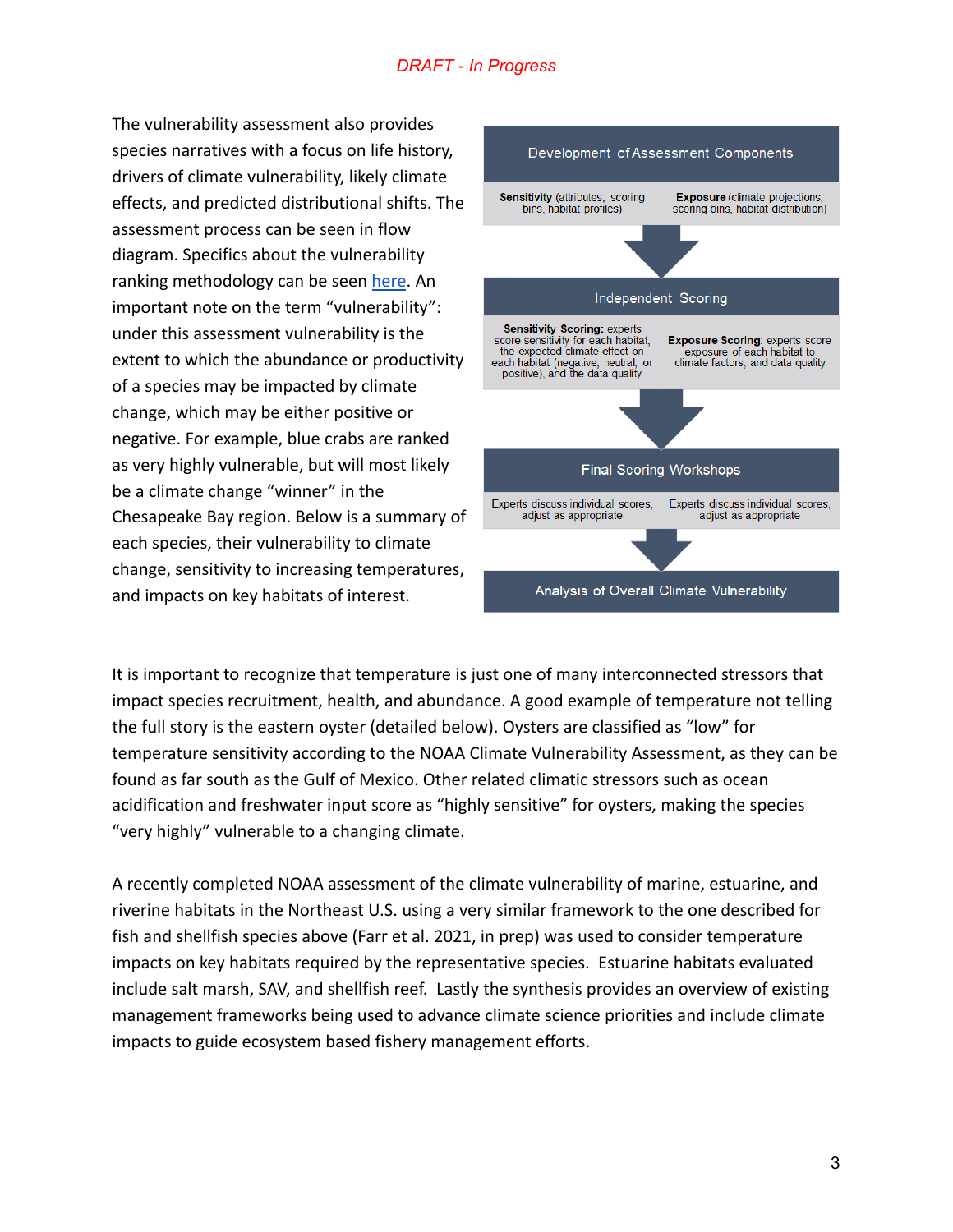## D. **Synthesis**

#### **Eastern Oyster**

Climate Vulnerability: Very High Temperature Sensitivity: Low

Temperature Narrative Information:

- Spawning & Recruitment:
	- Northern climates spawning occurs in the summer only (EOBRT 2007)
	- Southern climates spawning can occur all year if temperatures remain above 20 degrees celsius (EOBRT 2007)
	- Reductions in recruitment in Chesapeake Bay were due to decreased spawning stock biomass (decreased spawning stock biomass has also contributed to a decrease in oyster reef substrate needed for recruitment) and climate-driven changes in environmental conditions (Kimmel and Newell, 2007).
- Juveniles:
	- $\circ$  Larvae do not tolerate high temperatures and have a narrower salinity tolerance range than adults (Sellers and Stanley, 1984; EOBRT, 2007).
	- Shell growth of juvenile Eastern Oysters is lower under lower aragonite saturation states (Ries et al., 2009) and lower pH (Waldbusser et al., 2011).
- Adult & General:
	- Oyster growth and reproductive rates peak in waters ranging in temperature from 20-30°C and they can live in water temperatures of 0-36°C (Shumway 1996; Lenihan 1999).
	- Though temperature sensitivity for oysters is classified as low, other climatic factors closely connected with temperature, such as ocean acidification and freshwater increases, are driving the species' high vulnerability scores (NOAA Climate Vulnerability Assessment). Warming coupled with eutrophication common in many coastal estuaries will likely amplify the conditions that result in bottom water hypoxia, further contributing to subtidal shellfish reef habitat loss.
	- Exposure to warming (and other stressors) may influence oyster tissue and shell growth later in the oyster's life. Responses to current stress can be strongly shaped by previous stress exposure, and may influence the fitness, production, and restoration. (Donelan et al. 2021)
	- Warming air and water can increase the susceptibility of shellfish to disease, parasites and predation by local and invasive species (Smolowitz 2013; Burge et al. 2014).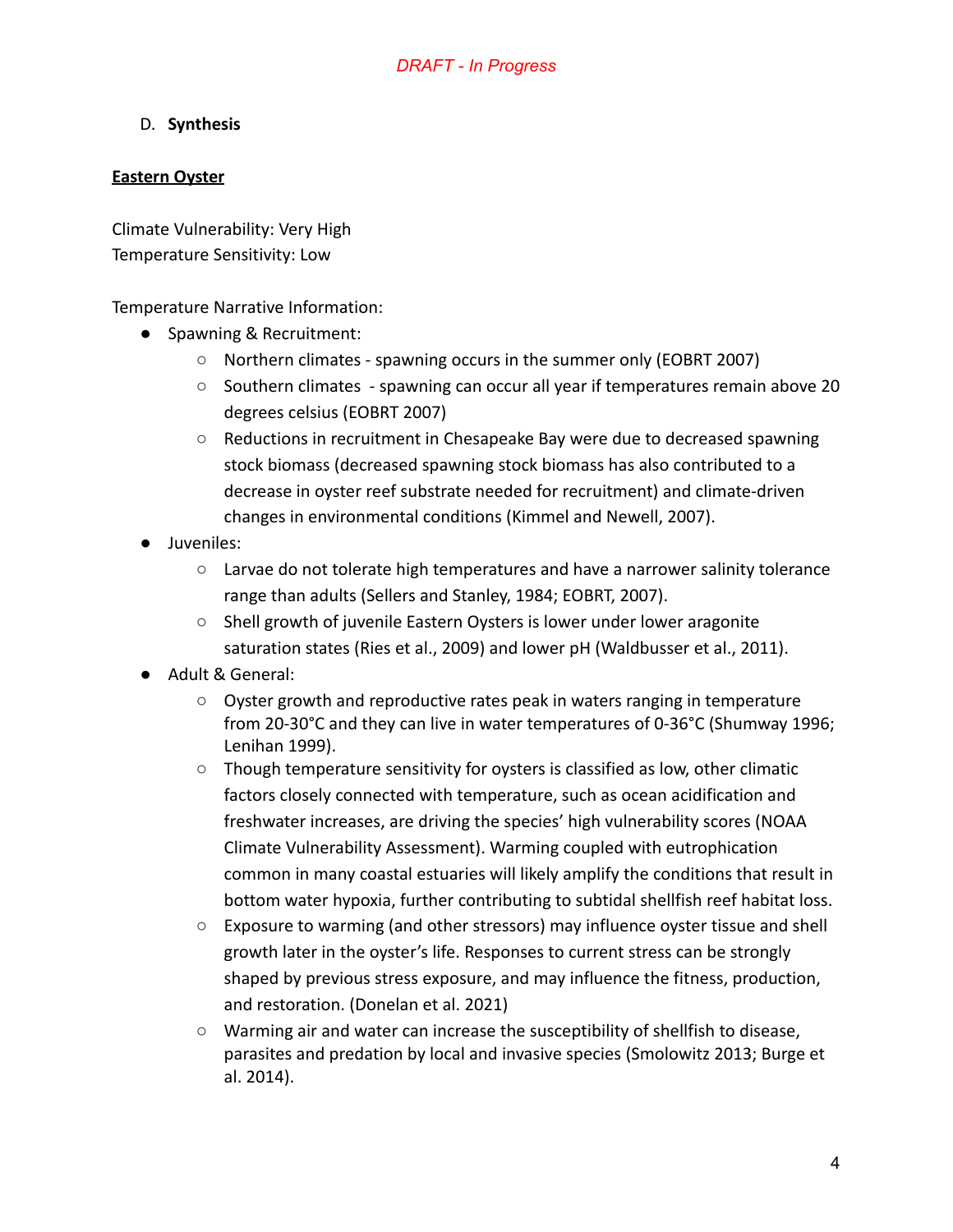Likely Distributional Shift/Impact from Climate:

● The effect of climate change on Eastern Oyster on the Northeast U.S. Shelf is very likely to be negative (>95% certainty in expert scores).

#### Blue Crab

Climate Vulnerability: Very High Temperature Sensitivity: Moderate

Temperature Narrative Information:

- Spawning & Recruitment:
	- $\circ$  Female blue crabs may mature and mate earlier because of warming temperatures. However small size at maturation increases vulnerability to predation and diminishes the number of offspring produced per brood. (MD Sea Grant EBFM)
- Juvenile:
	- Predation and cannibalism on juveniles is also higher during warm seasons; therefore the juvenile portion of the population might also be negatively impacted by the extended warm temperatures predicted. (MD Sea Grant EBFM)
- Adult/General:
	- $\circ$  Blue Crab survival in Chesapeake Bay is higher during mild winters (Rome et al., 2005; Bauer and Miller, 2010), meaning warmer winters should lead to higher survival and population productivity.
	- Blue Crab also are moving into the Gulf of Maine and this has been linked to increasing temperatures (Johnson, 2014).

Likely Distributional Shift/Impact from Climate:

- The effect of climate change on Blue Crab on the Northeast U.S. Shelf is estimated to be neutral, but with a moderate degree of uncertainty (66-90% certainty in expert scores).
- Warming may lead to increased productivity and northward shifts in the region, both of which would represent positive effects of climate change, but more research is needed to confirm these effects.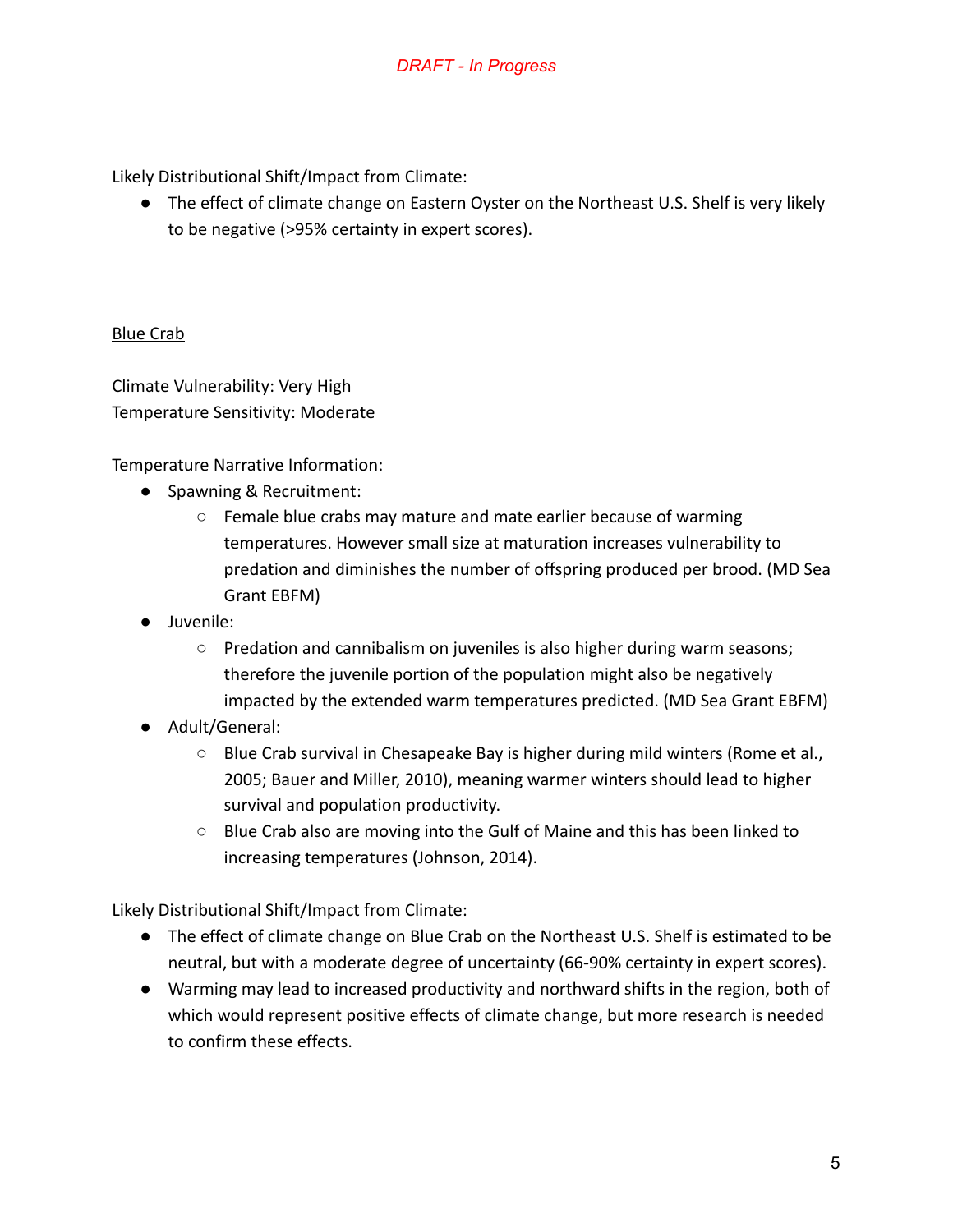# Striped Bass

Climate Vulnerability: Very High Temperature Sensitivity: Low/Moderate

Temperature Narrative Information:

- Spawning & Recruitment:
	- Temperature induced overwinter mortality of juveniles is important for recruitment in northern portions of striped bass range. (Hurst and Conover, 1998)
	- Survival of striped bass larvae is highest at temperatures of 18 degrees celsius. (Secour and Houde, 1995). Continued Bay warming will likely result in a fast transition of spring to summer, reducing optimal temperature time for larval survival (MD Sea Grant EBFM).
- Adult/General:
	- Increasing summer temperatures resulted in a reduction of Chesapeake Bay striped bass habitat . (Coutant and Benson 1990)
	- Winter warming could also promote year-round residency, and reduce overwinter juvenile mortality leading to increased pressure on the forage species targeted by striped bass. (MD Sea Grant EBFM)
	- Earlier migrations, during warmer springs, can increase chances of spawning/recruitment prior to set catch seasons hence lowering fish mortality prior to reproduction. (Peer and Miller 2014)
	- As found by Coutant and Cox, striped bass' thermal niches in mature specimens are most optimal between 24 and 26 degrees (Uphoff, 2011)
	- Striped bass detections indicated tolerance of a wide range of surface water temperatures, including those >25°C, which regional regulatory bodies stipulate are stressful for this species. Still, during summer and fall striped bass selected the lowest-available temperature and avoided water temperature >27°C, demonstrating that Chesapeake Bay striped bass can encounter habitat compressions due to the behavioural avoidance of bottom hypoxia and high temperatures. (Itakura et al. 2021)

Likely Distributional Shift/Impact from Climate:

● The effect of climate change on Striped Bass on the Northeast U.S. Shelf is estimated to be neutral, but with a moderate degree of uncertainty (66-90% certainty in expert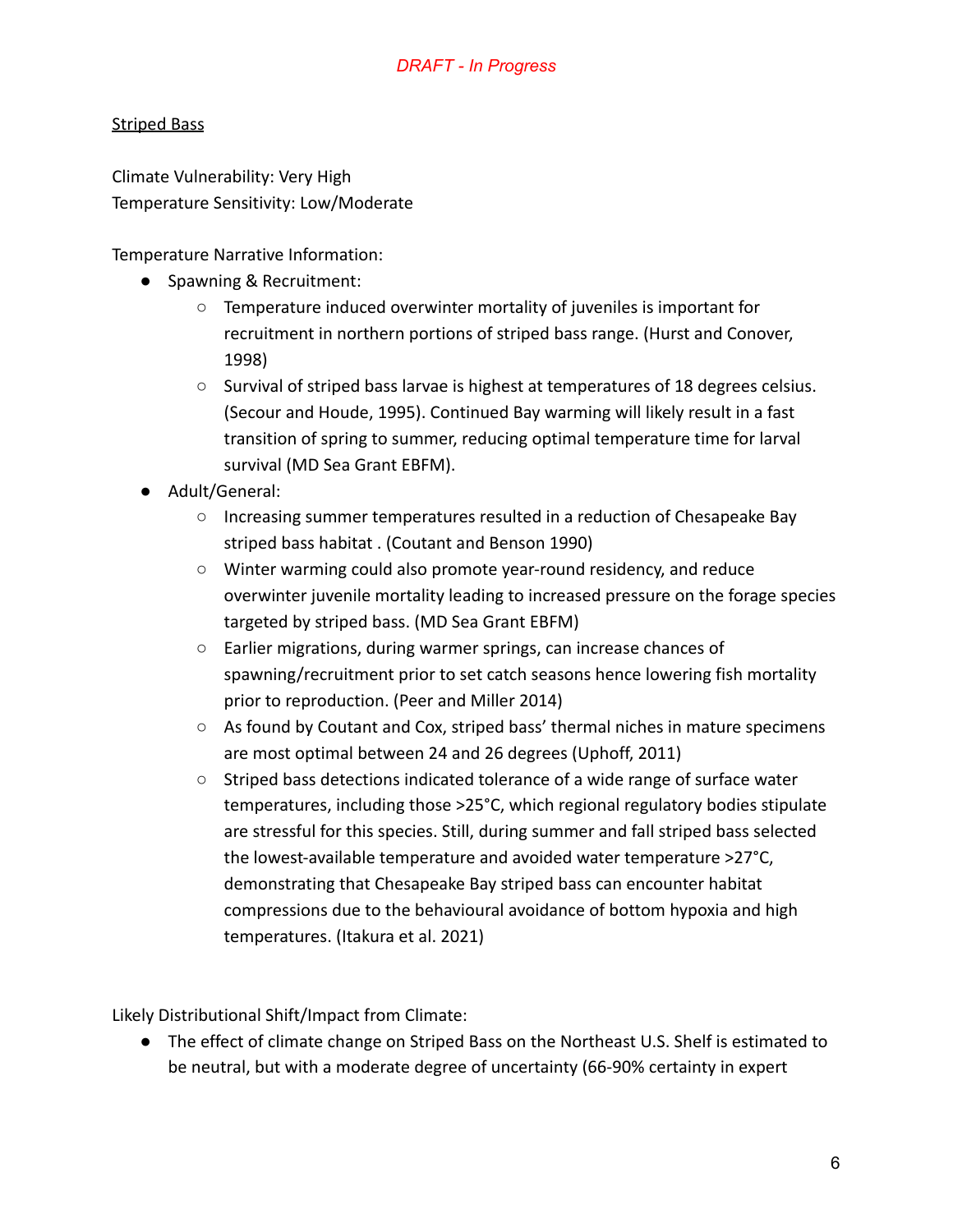scores). The uncertainty likely stems from the complex life history and the potential for different aspects of climate change to affect the species differently.

● Increasing temperatures could reduce habitat in the southern part of the Northeast U.S. Shelf while increasing habitat in the northern portions.

#### Summer Flounder

Climate Vulnerability: Moderate Temperature Sensitivity: Low

Temperature Information Narrative:

- Summer Flounder productivity may change with the changing climate. Recent changes in Summer Flounder distribution also have been identified and linked to climate (Pinsky et al 2013)
- Other evidence suggests that changes in Summer Flounder distribution are linked to reductions in fishing and expanding population rather than changes in temperature. (Bell et al, 2014; Murawski, 1993)

Likely Distributional Shift/Impact from Climate:

- The effect of climate change on Summer Flounder on the Northeast U.S. Shelf is estimated to be neutral but with high uncertainty (<66% certainty in expert scores).
- Adult distribution has shifted northward, but this is linked to changes in fishing.
- Also, productivity of the stock has remained fairly constant over the past 3 decades, during which temperatures in the ecosystem have increased.

## Forage (Anchovy, Menhaden, Polychaetes)

Climate Vulnerability: Low to Moderate Temperature Sensitivity: Low

Temperature Information Narrative:

● There have been surprisingly few studies of the effect of climate change on Anchoa spp., especially in the Northeast U.S. Shelf ecosystem.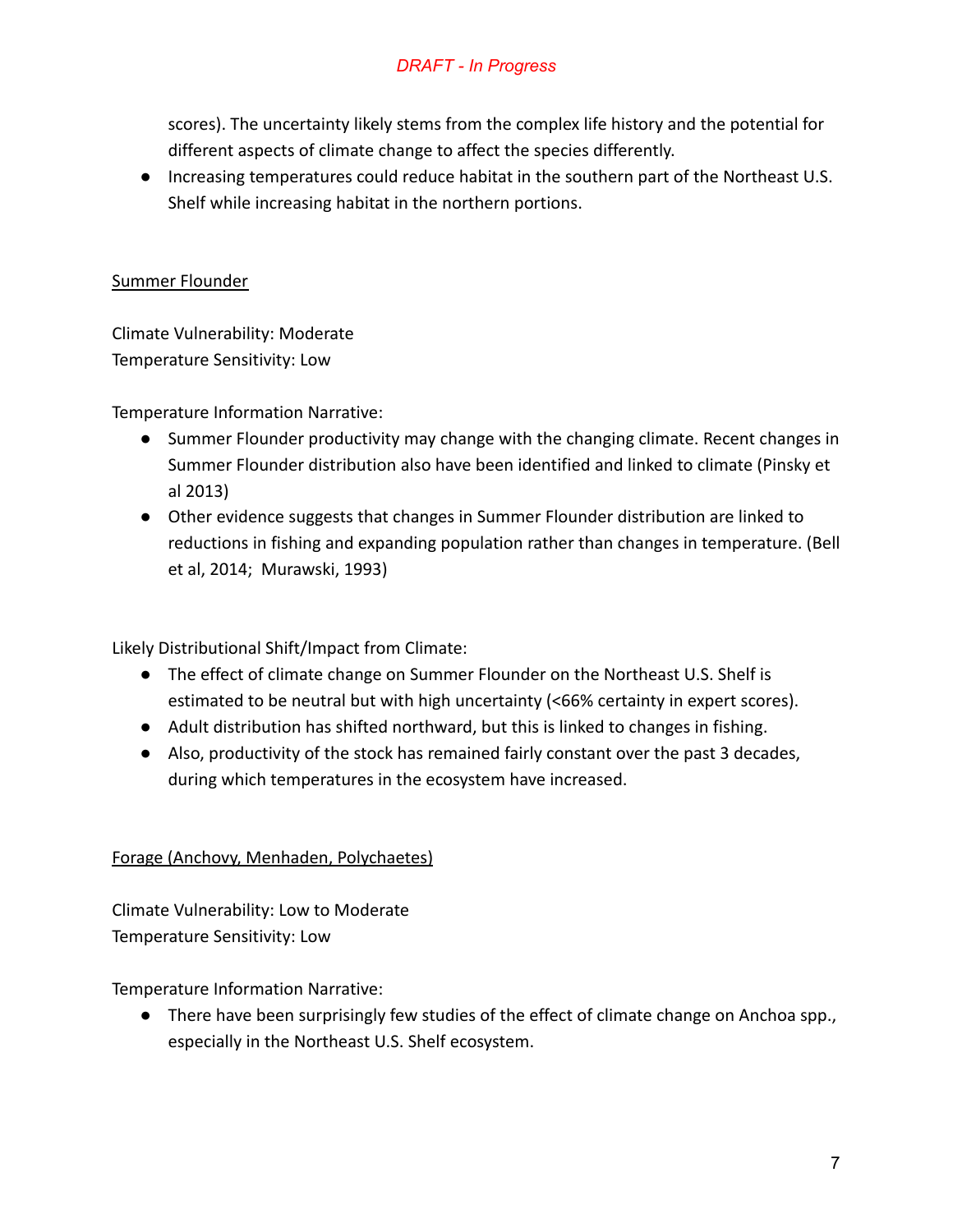- $\circ$  A bioenergetics model was developed for anchovies in the Chesapeake Bay; work indicated that bay anchovy consumption of zooplankton will increase with warming waters. (Lou and Brandt, 1993)
- A Black Sea ecosystem bioenergetics model was also developed, indicating population productivity of anchovies would increase as temperature increases. (Güraslan et al., 2014)
- The rate of springtime warming, i.e. how quickly water temperatures rise in the spring, is a primary driver of forage fish abundance. Faster (earlier) springtime warming leads to decreased abundance of forage fishes. (Woodland et. al, 2021)

Likely Distributional Shift/Impact from Climate:

- The effect of climate change on anchovies on the Northeast U.S. Shelf is very likely to be positive (>95% certainty in expert scores). As warming continues more habitat in the Northeast U.S. is expected to become available.
- Based on research in other regions, population productivity is also likely to increase with continued warming.
- The effect of climate change on Atlantic Menhaden on the Northeast U.S. Shelf is very likely to be positive (90-95% certainty in expert scores). Recruitment will likely increase as temperature warm and more spawning occurs in the region. Adult distribution will likely extend northwards and the species may re-occupy the Gulf of Maine during summertime.

## Shifting species distributions

● There is evidence that climate drivers including temperature are allowing range expansion for cobia, brown shrimp, and red drum. The impacts of southern species moving into the Bay are not fully understood. However, the increased abundance of brown shrimp has led to a new fishery in the Bay and some scientists have pointed to red drum increasing predation pressure on species such as blue crab.

# Invasive Species

● There were no vulnerability assessments conducted specific to invasive species in the Chesapeake Bay. Here we classify invasive species as those introduced to non-native habitats from factors other than northward climate-driven distribution shifts. A number of key invasive generalists (ie. Blue Catfish) are increasing in abundance, impacting trophic interactions, and driving attention to management response. Typically, these generalists are classified as climate change "winners" with less restrictive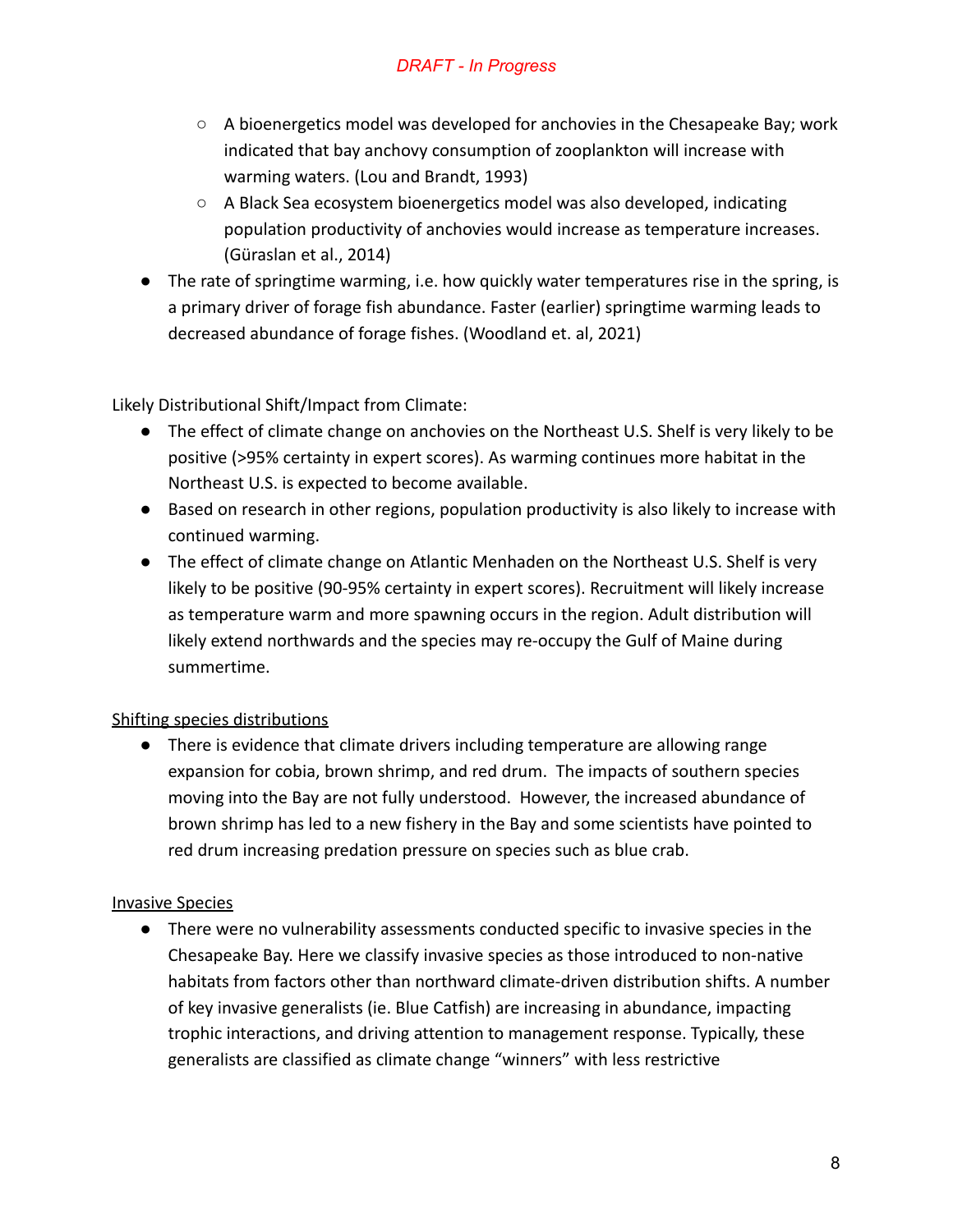temperature/salinity ranges than many native bay specialists. More on invasive catfish is available in the [2017 Invasive Catfish Symposium Workshop](https://www.chesapeakebay.net/documents/workshop_catfish_report_final_pdf.pdf) Summary.

● The Northeast habitat climate vulnerability assessment included invasive wetlands, which were determined to be moderately vulnerable to climate change. Invasive wetlands were the only habitats in the assessment expected to be positively impacted by climate change, given their high adaptation to disturbance and the likelihood that invasive wetland plants will outcompete native salt marsh species.

#### **Vulnerable Habitats Important to Representative Bay Species**

Changing temperature impacts these species in both direct and indirect ways. Importantly, eastern oyster, blue crab, striped bass, and forage species all rely on nearshore habitats that are highly or very highly vulnerable to climate change. The impact of rising temperatures on these habitats will therefore have implications for the species that depend on those habitats. The table below details the habitat dependence of each of these species by life stage on a few key estuarine habitats: salt marsh, SAV, and shellfish reef. The impacts of rising temperature on water column habitat is described in the text below, but not included in the table, since each of the representative species depends on the water column throughout its life cycle. The importance of each habitat by life stage comes from a [habitat-species matrix](https://www.atlanticfishhabitat.org/species-habitat-matrix/) developed by the Atlantic Coastal Fish Habitat Partnership (ACFHP). The habitat climate vulnerability rankings come from Farr et al. 2021, and the species vulnerability rankings from Hare et al. 2016.

|                                                        | <b>Species</b>            | Importance of habitat by life stage (ACFHP) |              |              |                                 |  |
|--------------------------------------------------------|---------------------------|---------------------------------------------|--------------|--------------|---------------------------------|--|
| <b>Habitat</b><br><b>Name</b>                          |                           | Eggs/Larva                                  | Juvenile/YOY | <b>Adult</b> | <b>Spawning</b><br><b>Adult</b> |  |
| <b>Estuarine</b><br>emergent<br>wetland                | <b>Striped bass</b>       |                                             | Moderate     | Moderate     |                                 |  |
|                                                        | <b>Blue crab</b>          |                                             | High         | <b>High</b>  |                                 |  |
|                                                        | <b>Summer</b><br>flounder |                                             | High         | Moderate     |                                 |  |
|                                                        | Winter<br>flounder        | High                                        | Moderate     |              | High                            |  |
| <b>Estuarine</b><br>submerged<br>aquatic<br>vegetation | <b>Striped bass</b>       |                                             | Moderate     | Moderate     |                                 |  |
|                                                        | <b>Black sea</b><br>bass  |                                             | High         |              |                                 |  |
|                                                        | <b>Blue crab</b>          | Very high                                   | Very high    |              |                                 |  |
|                                                        | <b>Summer</b><br>flounder |                                             | High         | Moderate     |                                 |  |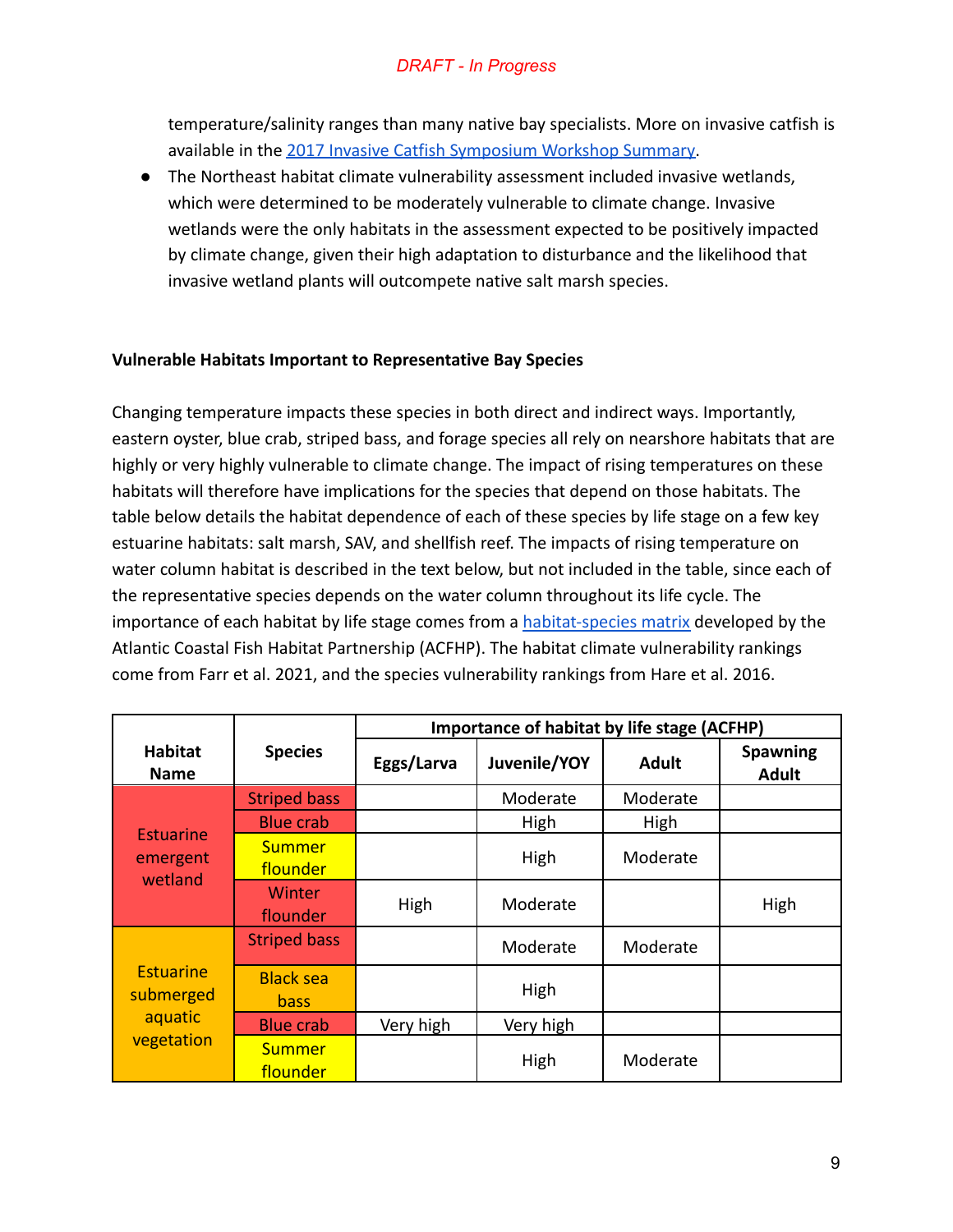|                                    | <b>Black sea</b><br><b>bass</b> |                                          | High                         | High                                    |                      |
|------------------------------------|---------------------------------|------------------------------------------|------------------------------|-----------------------------------------|----------------------|
| <b>Estuarine</b><br>shellfish reef | <b>Blue crab</b>                | Moderate                                 | Moderate                     | Moderate                                |                      |
|                                    | <b>Summer</b><br>flounder       |                                          | Moderate                     |                                         |                      |
|                                    | <b>Menhaden</b>                 |                                          |                              | Low                                     |                      |
| <b>Legend</b>                      |                                 | <b>Very High</b><br><b>Vulnerability</b> | High<br><b>Vulnerability</b> | <b>Moderate</b><br><b>Vulnerability</b> | Low<br>Vulnerability |

# **Climate Vulnerability and Impacts of Rising Temperature on Key Habitats**

## Estuarine Emergent Wetland:

# *Very highly vulnerable to climate change*

- Most salt marsh flora are eurythermal. Rising temperatures may lead to changes in plant physiological processes including an increase in photosynthetic rates and plant biomass (Charles and Dukes 2009; Gedan and Bertness 2010; Kirwan and Mudd 2012).
- Temperature can have indirect effects on salt marshes by influencing production of soil organic matter, rates of evaporation and decomposition, and salt marsh community composition (Najjar et al. 2000; Charles and Dukes 2009; Gedan and Bertness 2009; Gedan and Bertness 2010; Carey et al. 2017). Salt marshes are also sensitive to changes in the marsh platform, as rising temperatures can cause an increase in decay rate of organic matter. This may offset the enhanced productivity and soil carbon accumulation associated with increased temperatures (Kirwan and Blum 2011).
- The precise responses of coastal wetlands to increased warming are difficult to predict given the complexity of interactions among biological and environmental factors (Cahoon et al. 2009). For example, Kirwan et al. (2009) reported an increase in productivity of smooth cordgrass throughout its range in North America by about 50-100 g per  $m^2$  per year under a projected warming of 2-4°C. For the Mid-Atlantic and New England regions, this would represent a 10-40% increase in productivity for smooth cordgrass, which approximates the projected marsh losses due to sea level rise.

## Estuarine Submerged Aquatic Vegetation:

## *Highly vulnerable to climate change*

● Increases in water temperature may impact the normal timing of flowering and seed production in both eelgrass and widgeon grass (Short and Neckles 1999). Increases in water temperature as small as  $1^{\circ}$ C have been shown to advance flower formation in eelgrass by 12 days and seedling maturation by 10.8 days (Blok et al. 2018). It is not clear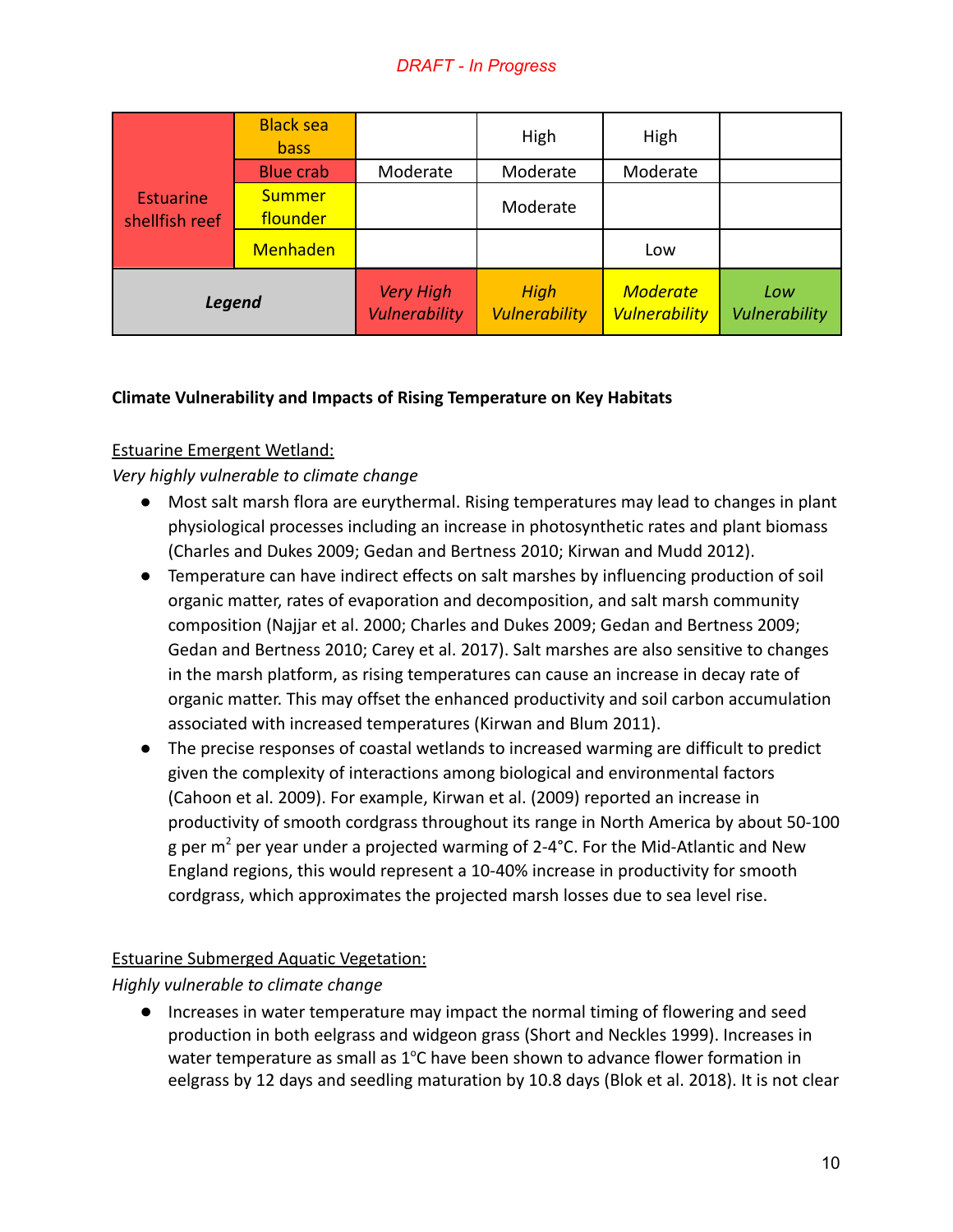what changes in the timing of the normal reproductive cycle may mean for the long term survival of individual meadows.

- Increased water temperatures may lead to a reduction in the distribution and productivity of eelgrass over its existing range (Moore et al. 1996; Short and Neckles 1999). Widgeon grass is unlikely to be negatively affected by increasing water temperature along the Atlantic coast due to its higher temperature tolerance (Kantrud 1991). As water temperatures increase, widgeon grass distribution is likely to increase in the study area, replacing eelgrass meadows in the southern portion of eelgrass' current distribution (Moore et al. 2014). For most of its range, eelgrass actively grows from spring through fall. At the southern edge of its range, eelgrass grows from fall through spring, disappearing in the summer (Thayer et al. 1984; Short and Neckles 1999). As sea surface temperature increases, it is likely this adaptation in the growing season will move northward (Short and Neckles 1999).
- Increased water temperature may also lead to greater survival and distribution of invasive species that negatively impact eelgrass (Neckles 2015; Carman et al 2019; Young and Elliot 2020). Warmer winter temperatures have led to greater green crab overwinter survival (Young and Elliott 2020), which have been shown to cause the decline of hundreds of acres of eelgrass in Maine and Canada (Neckles 2015). Invasive tunicates also have the potential to lead to eelgrass shoot mortality (Wong and Vercaemer 2012). Latitudinal changes in invasive tunicates distribution on eelgrass have been documented, and changing water temperature is likely contributing to this shift (Carman et al. 2016; Carman et al. 2019).
- Meadows with higher genetic diversity have proven more resilient to extended heat waves (Dubois et al. 2019).

## Estuarine Shellfish Reef

*Very highly vulnerable to climate change See above section on Eastern Oyster climate vulnerability*

## Estuarine Water Column

*Highly vulnerable to climate change*

- Water temperature in estuaries is largely influenced by heat exchange with the atmosphere and freshwater input, the temperature of which is also influenced by heat exchange with the atmosphere (Hare et al. 2010). The temperature of the region's estuaries have warmed over the past several decades (Bell et al. 2014).
- Stratification in estuaries is unlikely to change much because of wind and tidal mixing. However, stratification could increase as a result of increased freshwater inflows and increased air temperatures (Najjar et al. 2010). Changes in stratification could have consequences for oxygen-levels; hypoxia does occur in estuarine systems throughout the Northeast largely as a result of summertime thermal stratification and increased primary production (Nixon et al. 2009)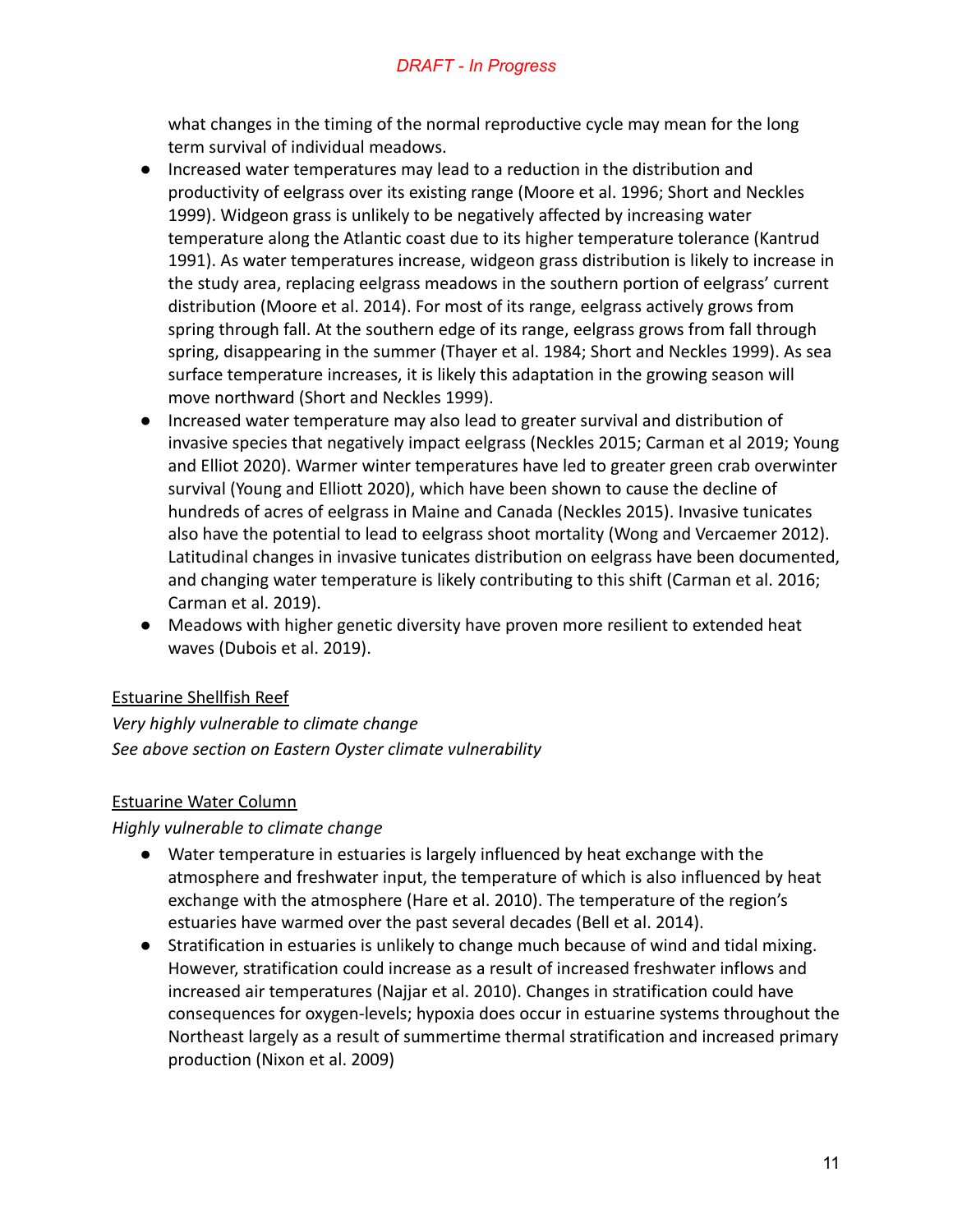#### Gaps:

- There is a need for downscaled climate models with better resolution in the nearshore and coastal environments for projected temperature and other factors.
- Both the species and habitat climate vulnerability assessments described here were conducted at a regional scale. Climate change often impacts species and habitats at much smaller scales, with variability between estuaries, watersheds, or basins. Finer-scale assessments of climate vulnerability may be something to work towards.
- Spatial information on the distribution of habitats is fairly limited for several habitat types, highlighting a need for better data.

## E. **Evaluation**

# **Key Findings**

- Likely winners:
	- Blue crab- increased survival and productivity linked to increasing temperatures
	- Menhaden- increased survival and productivity linked to increasing temperatures
	- Bay Anchovy- increased survival and productivity linked to increasing temperatures, however a change in the rate of springtime warming could decrease abundances
- Likely losers
	- Oysters-caused by multiple climate stressor not solely temperature
- Neutral Uncertain due to utilization of bay at various life stages
	- Summer flounder-potential changes in habitat suitability
	- Striped bass-potential negative impacts on spawning, larval survival and adult habitat availability

## **Management Implications**

● Climate impacts on fisheries threaten fishing communities, the economy, and require new science based approaches to managing fishery resources. The NOAA Fisheries Climate Science Strategy is part of a proactive approach to increase the production, delivery, and use of climate-related information needed to support management. The Strategy identifies seven objectives which will provide decision-makers with the information they need to reduce impacts and increase resilience with changing climate and ocean conditions.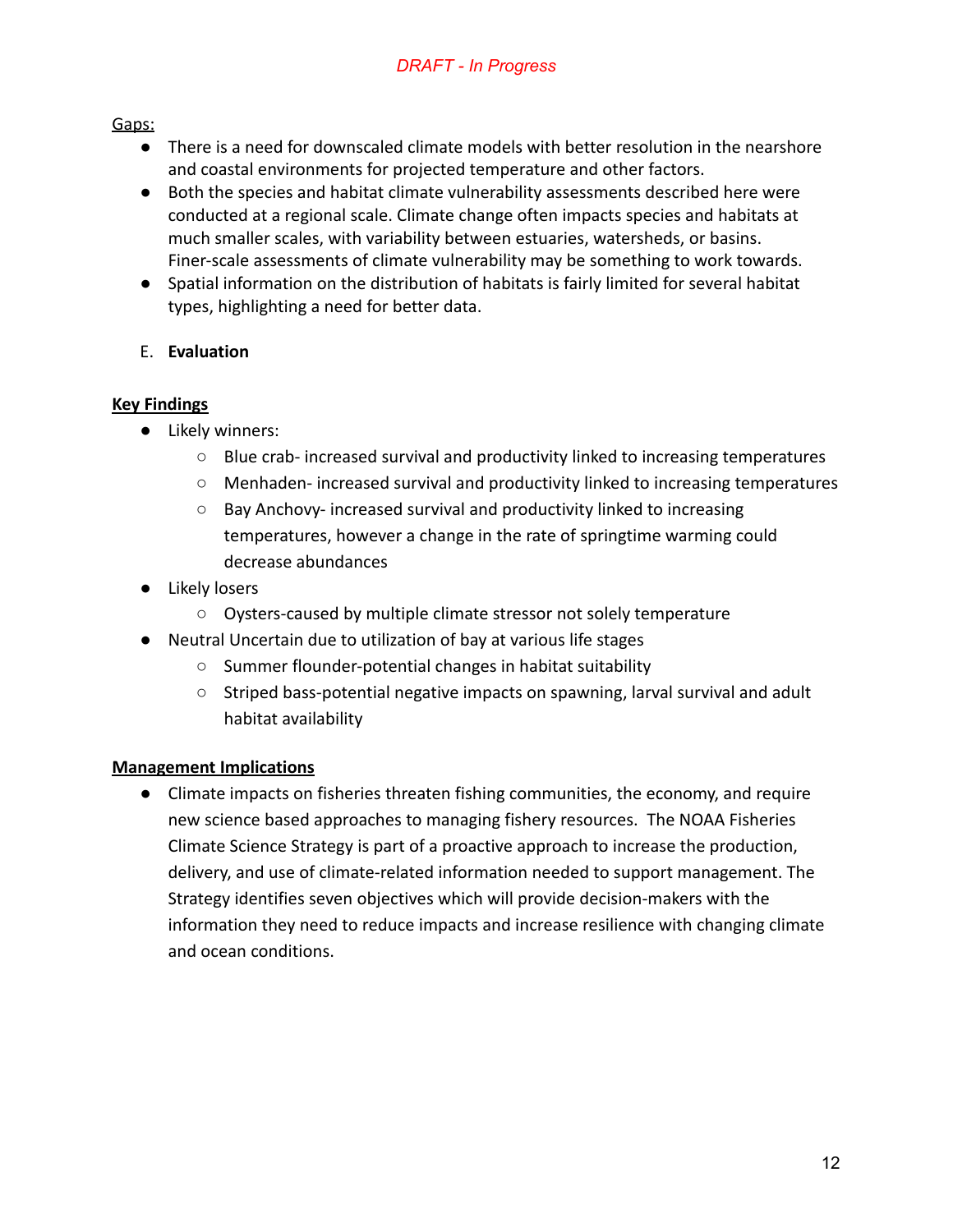

#### **Climate Science Strategy Objectives**

- The Strategy responds to growing demands for information and tools to prepare for and respond to climate impacts on marine and coastal resources. It is being implemented through **[Regional Action Plans](https://www.fisheries.noaa.gov/national/climate/climate-science-strategy-regional-action-plans)** that focus on building regional capacity, partners, products and services to address the seven objectives.
- The NOAA Chesapeake Bay Office has prioritized impacts of changing environmental conditions including climate change in recent research funding opportunities. NCBO is collaborating with scientists funded through those opportunities to develop habitat suitability models and indicators that link temperature and other climate factors to impacts on striped bass, summer flounder and forage fish. The results of these studies can help inform Bay Program and regional fishery management decisions.
- NOAA publishers an annual [State of the Ecosystem Report](https://apps-nefsc.fisheries.noaa.gov/rcb/publications/soe/SOE_MAFMC_2021_Final-revised.pdf) for the Mid Atlantic. This report includes a section on habitat risks, climate and species implications. The report is used by the Mid Atlantic Fishery Management Council to update their Ecosystem Approach to Fisheries Management Risk Assessment. This is an example of how climate information can be synthesized for use by managers.

#### **Further Follow-up Synthesis Work Planned or Under Consideration**

● Additional information not linked to species of interest: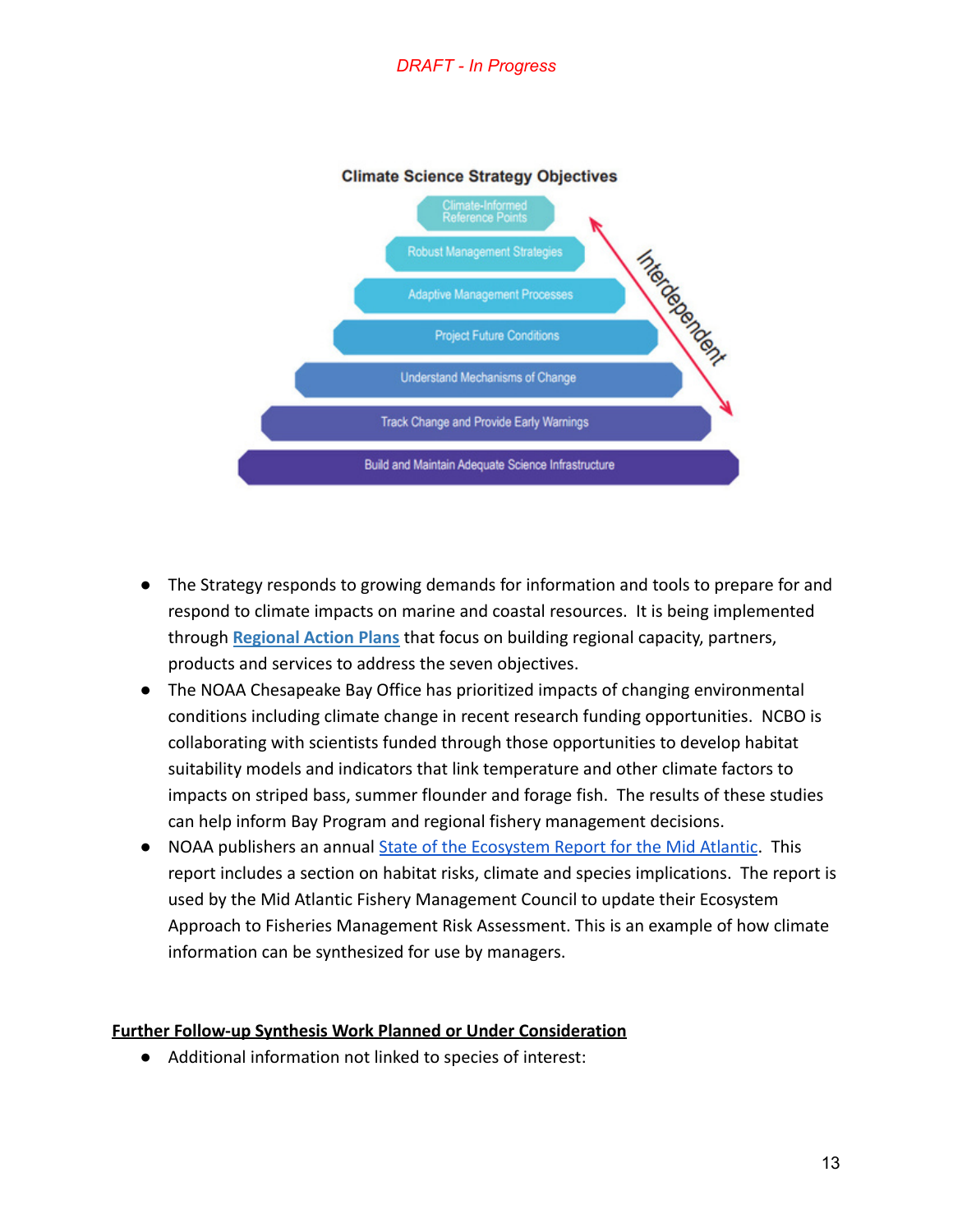- Long term trends of zooplankton decreases (A. tonsa) are correlated with long term temperature increases (increased phytoplankton blooms earlier in season before optimal time for zooplankton to feed on - results in decomp and eutrophication) (Kimmel et al. 2012)
- There may be interest in exploring these lower trophic interactions when contextualizing temperature effects on living resources.
- Considering applications of emerging science: The Fisheries GIT and NOAA will track emerging science and convene partners to discuss applications of this work to indicator development and management.
	- SST Heat Wave Forecasts for the Chesapeake Bay (Andrew Ross NOAA)
	- Forage Habitat Suitability Models (Mary Fabrizio, VIMS)
		- Suitable habitat for anchovy was classified as bottom average of 23.7-27 degrees celsius
		- Increased temperature is expected to increase suitability for anchovy (and other high tolerance forage) but it's unclear the interaction with other climate change factors like lowered salinity
	- Suitability of Striped Bass Nursery Habitat (Rachel Dixon, VIMS)

## F. **Bibliography**

## **References Cited**

- Bauer LJ, Miller TJ. Spatial and interannual variability in winter mortality of the blue crab (Callinectes sapidus) in the Chesapeake Bay. Estuar Coasts. 2010; 33(3): 678-687. DOI: 10.1007/s12237-009-9237-x
- Bell, R. J., Hare, J. A., Manderson, J. P., & Richardson, D. E. 2014. Externally driven changes in the abundance of summer and winter flounder. ICES Journal of Marine Science 71(9):2416-428.
- Bell RJ, Richardson DE, Hare JA, Lynch PD, Fratantoni PS. Disentangling the effects of climate, abundance, and size on the distribution of marine fish: an example based on four stocks from the Northeast US shelf. ICES J Mar Sci. 2014; fsu217. doi: 10.1093/icesjms/fsu217
- Blok SE, Olesen B, Krause-Jensen D. 2018. Life history events of eelgrass Zostera marina L. populations across a gradient of latitude and temperature. Marine Ecology Progress Series 590:70-93. <https://doi.org/10.3354/meps12479>.
- Burge CA, Eakin CM, Friedman CS, Froelich B, Hershberger PK, Hofmann EE, Petes LE, Prager KC, Weil E, Willis BL, Ford SE, Harvell CD. 2014. Climate change influences on marine infectious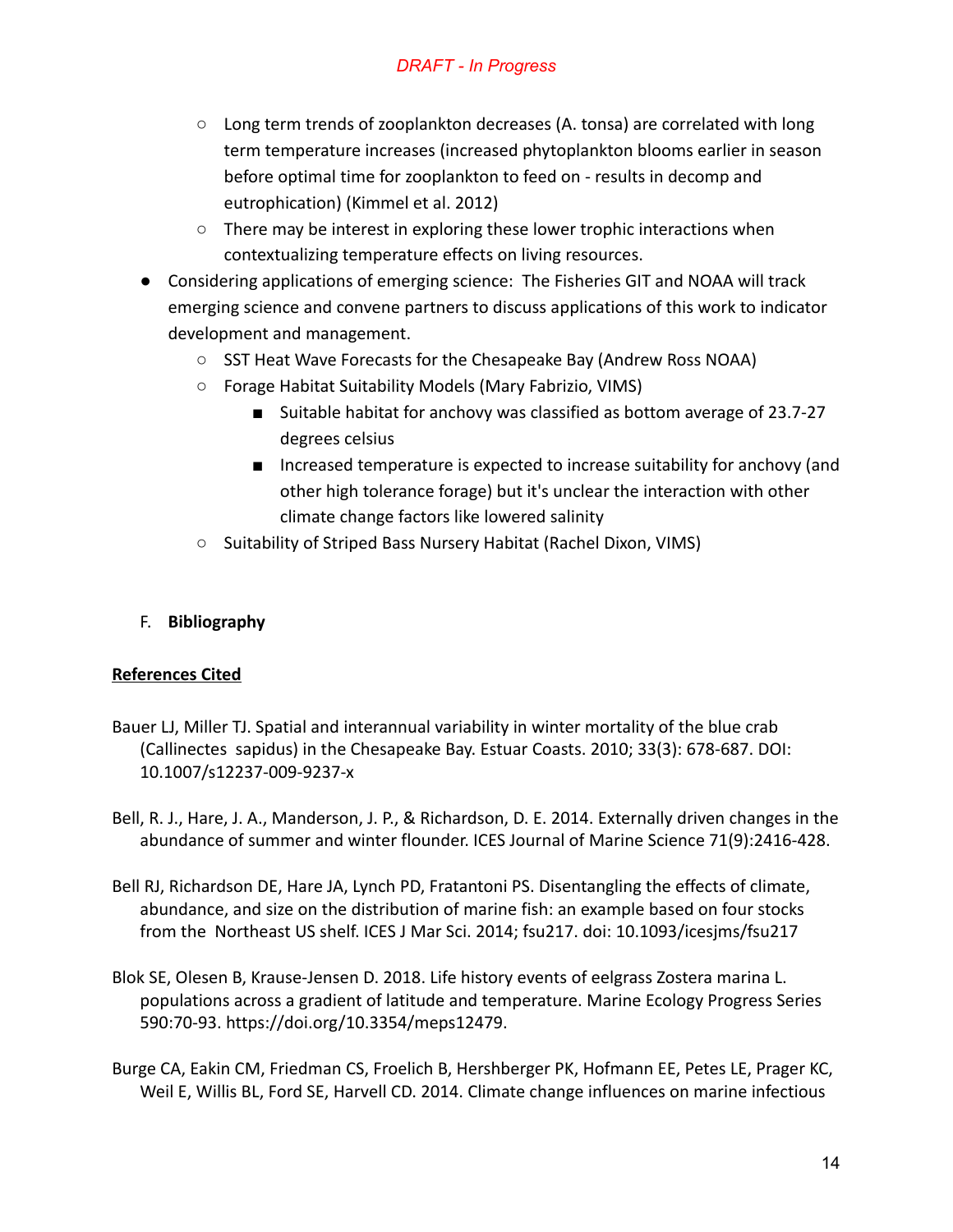diseases: implications for management and society. Annual Review of Marine Science 6:249-77.

- Cahoon DR, Reed DJ, Kolker AS, Brinson MM, Stevenson JC, Riggs S, Christian R, Reyes E,Voss C, Kunz D. 2009. Coastal wetland sustainability. Coastal sensitivity to sea-level rise: a focus on the Mid-Atlantic Region. [Titus JG, Anderson KE, Cahoon DR, Gesch DB, Gill SK, Gutierrez BT, Thieler ER, Williams SJ (eds)]. Report by the U.S. Climate Change Science Program and the Subcommittee on Global Change Research. Synthesis and Assessment Product 4.1. 57-72.
- Carey JC, Moran SB, Kelly RP, Kolker AS, Fulweiler RW. 2017. The declining role of organic matter in New England salt marshes. Estuaries and Coasts 40(3):626-39.
- Carman MR, Colarusso PD, Nelson EP, Grunden DW, Wong MC, McKenzie C, Matheson K, Davidson J, Fox S, Neckles HA, Bayley H, Schott S, Dijkstra JA, Stewart-Clark S. 2016. Distribution and diversity of tunicates utilizing eelgrass as substrate in the western North Atlantic between 39o and 470 north latitude (New Jersey to Newfoundland). Management of Biological Invasions 7(1):51-7.
- Carman MR, Colarusso PD, Neckles HA, Bologna P, Caines S, Davidson JDP, Evans, NT, Fox SE, Grunden DW, Hoffman S, Ma KCK, Matheson K, McKenzie CH, Nelson EP, Plaisted H, Reddington E, Schott S, Wong MC. 2019. Biogeographical patterns of tunicates utilizing eelgrass as a substrate in the western North Atlantic between 39o and 47o north latitude (New Jersey to Newfoundland). Management of Biological Invasions 10(4):602-16.
- Charles H, Dukes JS. 2009. Effects of warming and altered precipitation on plant and nutrient dynamics of a New England salt marsh. Ecological Applications 19(7):1758-73.
- Coutant CC, Benson DL. Summer habitat suitability for striped bass in Chesapeake Bay: reflections on a population decline. Trans Am Fish Soc. 1990; 119(4): 757-778. doi: 10.1577/1548- 8659(1990)119<0757:SHSFSB>2.3.CO;2
- Donelan, S. C., Breitburg, D., and Ogburn, M. B.. 2021. Context-dependent carryover effects of hypoxia and warming in a coastal ecosystem engineer. Ecological Applications 31( 4):e02315. 10.1002/eap.2315
- Eastern Oyster Biological Review Team (EOBRT). Status review of the eastern oyster (Crassostrea virginica). Report to the National Marine Fisheries Service, Northeast Regional Office. 2007. NOAA Tech. Memo. NMFS F/SPO-88, 105 p. Available:
- [http://www.nmfs.noaa.gov/pr/species/Status%20Reviews/eastern\\_oyster\\_sr\\_2007.pdf](http://www.nmfs.noaa.gov/pr/species/Status%20Reviews/eastern_oyster_sr_2007.pdf)
- Farr ER, Johnson MR, Nelson MW, Hare JA, Morrison WE, Lettrich MD, Vogt B, Meaney C, Howson UA, Auster PJ, Borsuk FA, Brady DC, Cashman MJ, Colarusso P, Grabowski JH, Hawkes JP, Mercaldo-Allen R, Packer DB, Stevenson DK. 2021. An assessment of marine,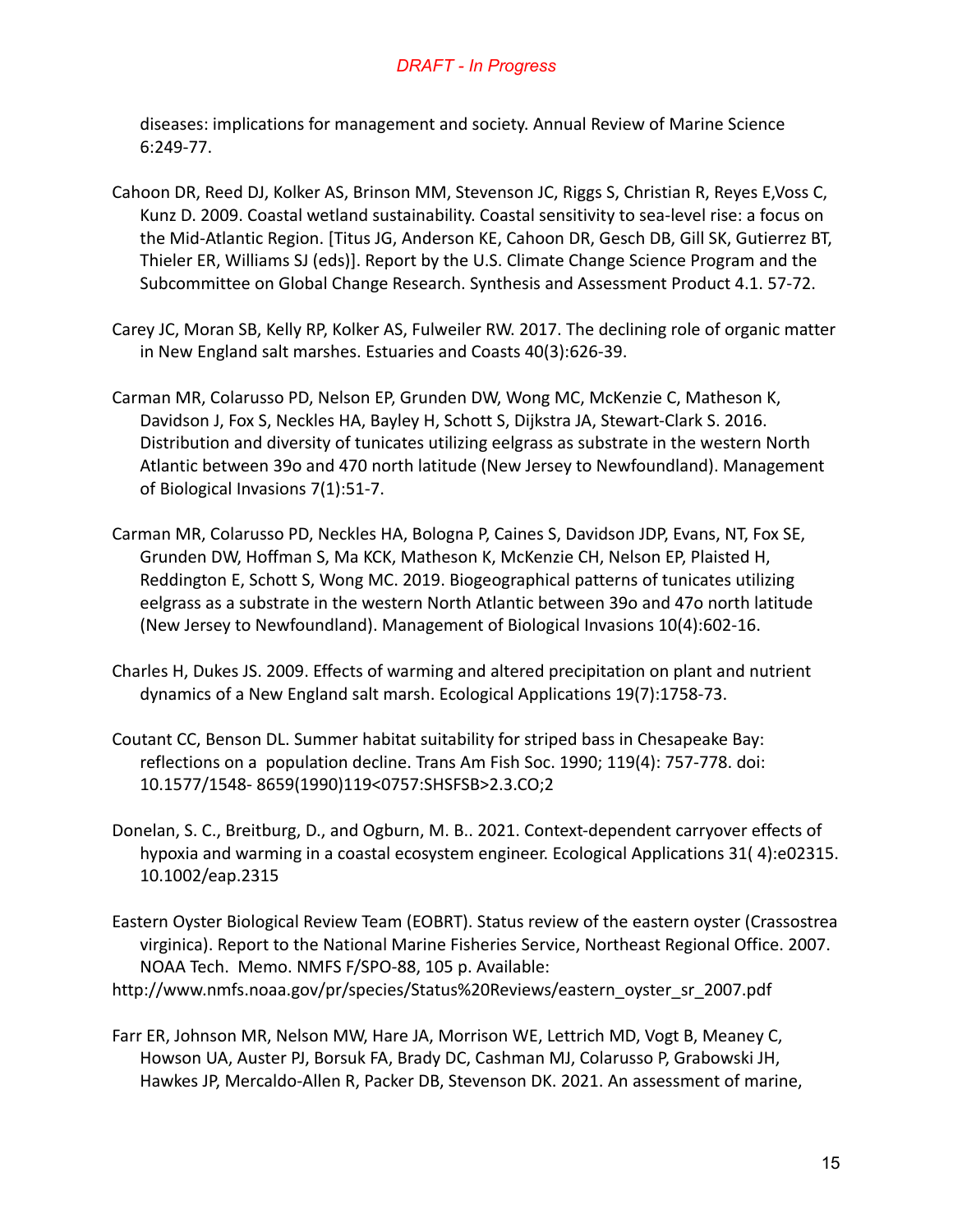estuarine, and riverine habitat vulnerability to climate change in the Northeast U.S. PloS One (in prep).

- Gedan KB, Bertness MD. 2009. Experimental warming causes rapid loss of plant diversity in New England salt marshes. Ecology Letters 12(8):842-8.
- Gedan KB, Bertness MD. 2010. How will warming affect the salt marsh foundation species Spartina patens and its ecological role? Oecologia 164(2):479-87.
- Güraslan C, Fach BA, Oguz T. Modeling the impact of climate variability on Black Sea anchovy recruitment and production. Fish Oceanogr. 2014; 23(5): 436-457. doi: 10.1111/fog.12080
- Hare JA, Alexander MA, Fogarty MJ, Williams EH, Scott JD. 2010. Forecasting the dynamics of a coastal fishery species using a coupled climate–population model. Ecological Applications 20(2):452-64.
- Hare JA, Morrison WE, Nelson MW, Stachura MM, Teeters EJ, Griffis RB, et al. A vulnerability assessment of fish and invertebrates to climate change on the Northeast U.S. Continental Shelf. PLoS One. 2016; 11(2):e0146756. doi: 10.1371/journal.pone.0146756.
- Hikaru Itakura, Michael H P O'Brien, David Secor, Tracking oxy-thermal habitat compression encountered by Chesapeake Bay striped bass through acoustic telemetry, ICES Journal of Marine Science, 2021;, fsab009, <https://doi.org/10.1093/icesjms/fsab009>
- Hurst TP, Conover DO. Winter mortality of young-of-the-year Hudson River striped bass (Morone saxatilis): size-dependent patterns and effects on recruitment. Can J Fish Aquat Sci. 1998; 55(5): 1122- 1130. doi: 10.1139/cjfas-55-5-1122
- Johnson DS. The savory swimmer swims north: a northern range extension of the blue crab Callinectes sapidus?. J Crust Biol. 2015; 35(1): 105-110. DOI: 10.1163/1937240X-00002293
- Kantrud HA. 1991. Widgeongrass (Ruppia maritima L.): a literature review. U.S. Fish and Wildlife Service. Fish and Wildlife Research 10. 58 pp.
- Kimmel DG, Newell RI. The influence of climate variation on eastern oyster (Crassostrea virginica) juvenile abundance in Chesapeake Bay. Limnol Oceanogr. 2007; 52(3): 959-965. doi: 10.4319/lo.2007.52.3.0959
- Kimmel DG, Tarnowski M, Newell RI. Long-term (1939 to 2008) spatial patterns in juvenile eastern oyster (Crassostrea virginica, Gmelin 1791) abundance in the Maryland portion of Chesapeake Bay. J Shell Res. 2012; 31(4), 1023-1031. doi: http://dx.doi.org/10.2983/035.031.0414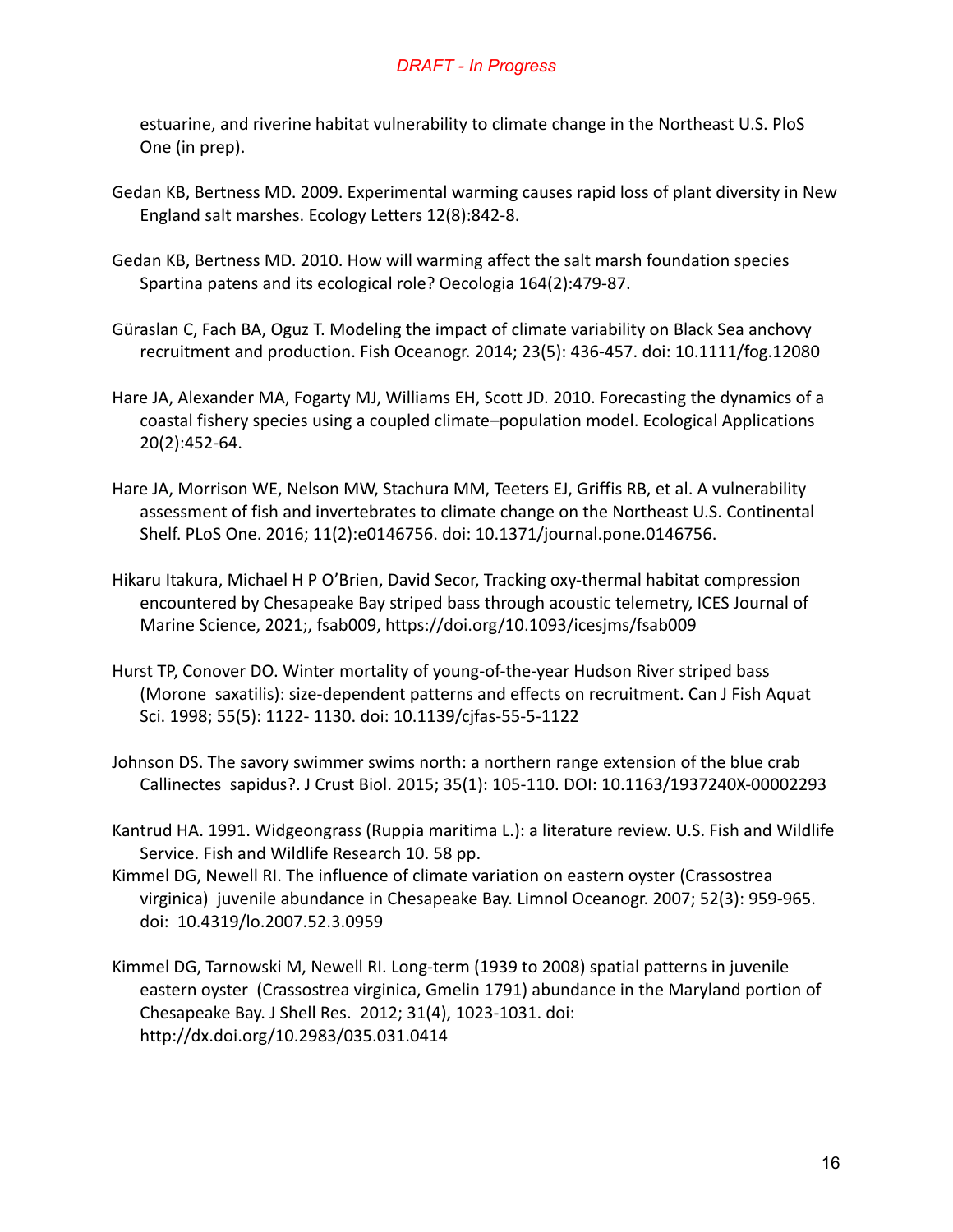- Kirwan ML, Blum LK. 2011. Enhanced decomposition offsets enhanced productivity and soil carbon accumulation in coastal wetlands responding to climate change. Biogeosciences 8(4):987-93.
- Kirwan ML, Guntenspergen GR, Morris JT. 2009. Latitudinal trends in Spartina alterniflora productivity and the response of coastal marshes to global change. Global Change Biology 15(8):1982-9.
- Kirwan ML, Mudd SM. 2012. Response of salt-marsh carbon accumulation to climate change. Nature 489(7417):550-3.
- Lenihan HS. 1999. Physical-biological coupling on oyster reefs: how habitat structure influences individual performance. Ecological Monographs 69:251-75.
- Lou J, Brandt SB. Bay anchovy production and consumption in mid-Chesapeake Bay based upon a bioenergetics model and acoustic measurements of fish abundance. Mar Ecol Prog Ser. 1993; 98: 223- 236.
- Marsh JA, Dennison WC, Alberte RS. 1986. Effects of temperature on photosynthesis and respiration in eelgrass (Zostera marina L.). Journal of Experimental Marine Biology and Ecology 101:257-67.
- Moore KA, Neckles HA, Orth RJ. 1996. Zostera marina (eelgrass) growth and survival along a gradient of nutrients and turbidity in the lower Chesapeake Bay. Marine Ecology Progress Series 142(1-3):247-59.
- Murawski SA. Climate change and marine fish distributions: forecasting from historical analogy. Trans Am Fish Soc. 1993; 122(5): 647-658. doi: 10.1577/1548-8659(1993)122<0647:CCAMFD>2.3.CO;2
- Najjar RG, Pyke CR, Adams MB, Breitburg D, Hershner C, Kemp M, Howarth R, Mulholland MR, Paolisso M, Secor D, Sellner K, Wardrop D, Wood R. 2010. Potential climate-change impacts on the Chesapeake Bay. Estuarine, Coastal and Shelf Science 86(1):1-20.
- Najjar RG, Walker HA, Anderson PJ, Barron EJ, Bord RJ, Gibson JR, Kennedy VS, Knight CG,Megonigal JP, O'Connor RE, Polsky CD, Psuty NP, Richards BA, Sorenson LG, Steele EM, Swanson RS. 2000. The potential impacts of climate change on the mid-Atlantic coastal region. Climate Research 14(3):219-33.
- Neckles HA. 2015. Loss of eelgrass in Casco Bay, Maine, linked to green crab disturbance. Northeastern Naturalist 22(3):478-500.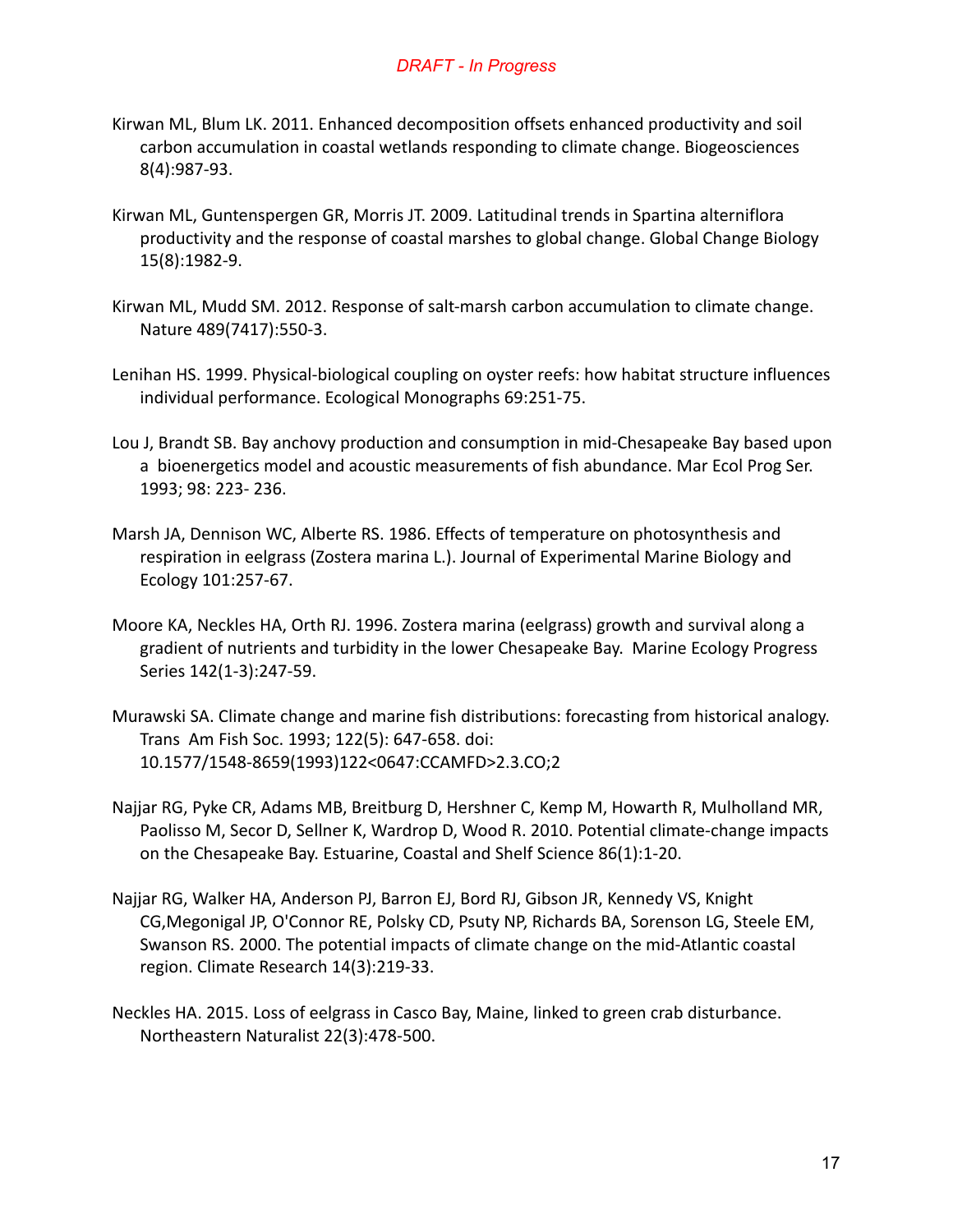- Nixon, S. W., Fulweiler, R. W., Buckley, B. A., Granger, S. L., Nowicki, B. L., & Henry, K. M. 2009. The impact of changing climate on phenology, productivity, and benthic–pelagic coupling in Narragansett Bay. Estuarine, Coastal and Shelf Science 82(1):1-18.
- Peer, A. & Miller, Thomas. (2014). Climate Change, Migration Phenology, and Fisheries Management Interact with Unanticipated Consequences. North American Journal of Fisheries Management. 34. 10.1080/02755947.2013.847877.
- Pinsky, M. L., Worm, B., Fogarty, M. J., Sarmiento, J. L., & Levin, S. A. (2013). Marine taxa track local climate velocities. Science, 341, 1239–1242. <https://doi.org/10.1126/science.1239352>
- Ries JB, Cohen AL, McCorkle DC. Marine calcifiers exhibit mixed responses to CO2-induced ocean acidification. Geol. 2009; 37(12), 1131-1134. doi: 10.1130/G30210A.1
- Rome MS, Young-Williams AC, Davis GR, Hines AH. Linking temperature and salinity tolerance to winter mortality of Chesapeake Bay blue crabs (Callinectes sapidus). J Exp Mar Biol Ecol. 2005; 319(1): 129-145. DOI: 10.1016/j.jembe.2004.06.014
- Secor, D.H., Houde, E.D. Temperature effects on the timing of striped bass egg production, larval viability, and recruitment potential in the Patuxent River (Chesapeake Bay). Estuaries 18, 527–544 (1995). https://doi.org/10.2307/1352370
- Sellers MA, Stanley JG. Species profiles: life histories and environmental requirements of coastal fishes and invertebrates (North Atlantic) – American oyster. 1984. U.S. Fish Wildl. Serv. FWS/OBS-82/11.23. U.S. Army Corps of Engineers, TR EL-82-4. 15 pp. Available: http://www.nwrc.usgs.gov/publications/specprof.htm
- Short FT, Neckles HA. 1999. The effects of global climate change on seagrasses. Aquatic Botany 63:169-96.
- Shumway CA. 1999. A neglected science: applying behavior to aquatic conservation. Environmental Biology of Fishes 55:183-201.
- Smolowitz R. 2013. A review of current state of knowledge concerning Perkinsus marinus effects on Crassostrea virginica (Gmelin) (the Eastern oyster). Veterinary Pathology 50(3):404-11.
- Thayer GW, Kenworthy WJ, Fonseca MS. 1984. The ecology of eelgrass meadows of the Atlantic coast: a community profile. U.S. Fish Wildlife Service. FWS/OBS-84/02. 147pp.
- Waldbusser GG, Voigt EP, Bergschneider H, Green MA, Newell RI. Biocalcification in the eastern oyster (Crassostrea virginica) in relation to long-term trends in Chesapeake Bay pH. Estuar Coasts. 2011; 34(2): 221-231. 10.1007/s12237-010-9307-0